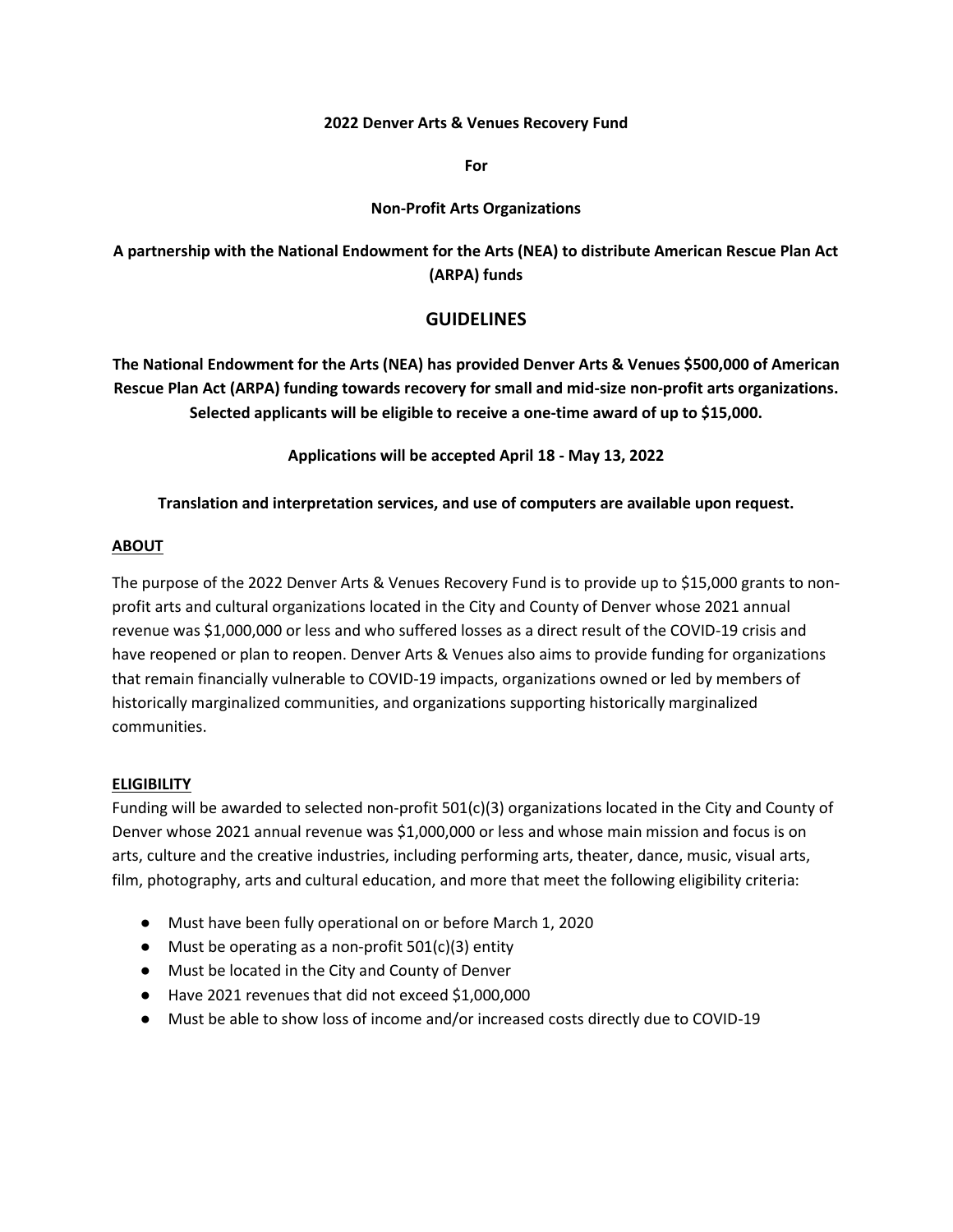### **Eligible Expenses**

Funding is available for expenses incurred in connection with the COVID-19 pandemic. Expenses can include the following and funds must be used by December 31, 2022:

- Full or partial salary support for one or more staff positions, including existing or new jobs, or to restore jobs that were furloughed or eliminated due to the pandemic
- Fees or stipends for artists or contractual personnel in support of services for activities related to your organization's day to day operations
- Facilities costs such as mortgage principal, rent, and utilities
- Costs associated with health and safety supplies for staff or visitors/audiences (e.g., personal protective equipment, cleaning supplies, hand sanitizer, etc.)
- Marketing and promotion costs

## **REQUIRED DOCUMENTATION**

In addition to completing the application, applicants must provide the following documentation to qualify for this fund:

- **Current Certificate of Good Standing** with the Colorado Secretary of State <https://www.sos.state.co.us/biz/BusinessEntityCriteria.do>
- **W-9 Form** which identifies applicant's current business address, EIN number with a signature of an authorized representative
- **ONE current proof of being physically located in the City & County of Denver** organization's utility bill, phone bill, pay stub, renter's or mortgage bill, lease, insurance policy
- **ONE document of the proposed use of award including:**
	- Date funds will be utilized
	- What the funds will be utilized for
	- Documentation of proposed expenses
- **Prior twelve (12) months operating income statement and/or cash flow statement**  The organization's actual month-by-month financial activities for the prior twelve months. This includes all cash inflows (Revenues) and cash outflows (Expenses).
- **Six (6) months financial projections**  A best estimate of the organization's month-by-month financial projections for six months out from the time of application. This should be in the same format as the prior six-month actuals submitted above.
- Up-to three additional documents, examples or video *can* also be uploaded
- National Endowment for the Arts (NEA) Accessibility Form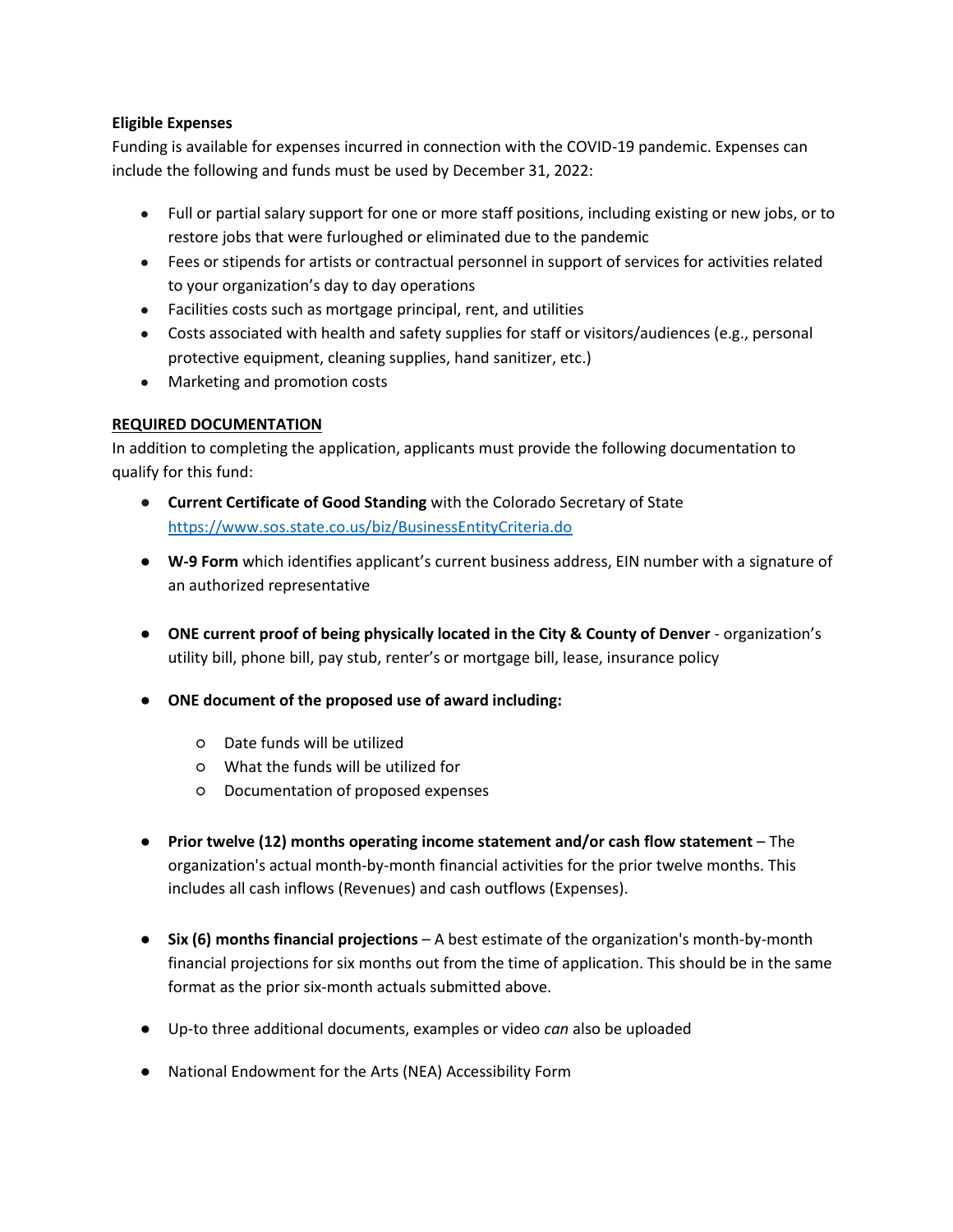Applicants may need to supply additional information reasonably requested by the City and County of Denver for full consideration.

### **SELECTION PROCESS**

Denver Arts & Venues is committed to equity, diversity, inclusion and accessibility in all programs, initiatives and decision-making processes. The 2022 Denver Arts & Venues Recovery Fund review panel consists of members of the Denver Commission on Cultural Affairs. The role of this community review panel is to participate in an inclusive and equitable review and selection process and to recommend a roster of grantees to Denver Arts & Venues, which has the final responsibility to approve all grants.

Through the 2022 Denver Arts & Venues Recovery Fund, Denver Arts & Venues intends to make awards that will impact a broad constituency, and strongly encourages applications from a variety of eligible organizations especially:

- Organizations that have a mission to serve populations that are under-resourced, such as those that have been historically marginalized and whose opportunities to experience the arts are limited by ethnicity, economics, geography or disability
- Organizations with small- and medium-sized budgets
- Organizations that have existing arts and cultural work that is deeply rooted in racial equity and social justice efforts
- Organizations that reflect equity values through strong board, executive leadership, and staff representation from communities historically marginalized
- Organizations that have clearly demonstrated credibility, trust and authentic connections with communities historically marginalized, and have a track record of partnerships rooted in working "with" not "for" Denver's diverse communities
- Organizations that have a strong and stated commitment to an equity, diversity, inclusion, and accessibility practice

Proposals may focus on reaching a particular constituency; however proposals may not be exclusionary under [national civil rights laws and policies](https://www.arts.gov/sites/default/files/GTC-for-organizations-rev2-12.14.20.pdf#page=22) prohibiting discrimination. This extends to hiring practices and audience engagement activities.

All applications will be evaluated on each of the following criteria:

1) **Statement of need and level of severity -** Demonstration of an immediate need based on current financial strain, impact on business operations directly due to COVID-19. Clear understanding of how funding will support the applicant's business.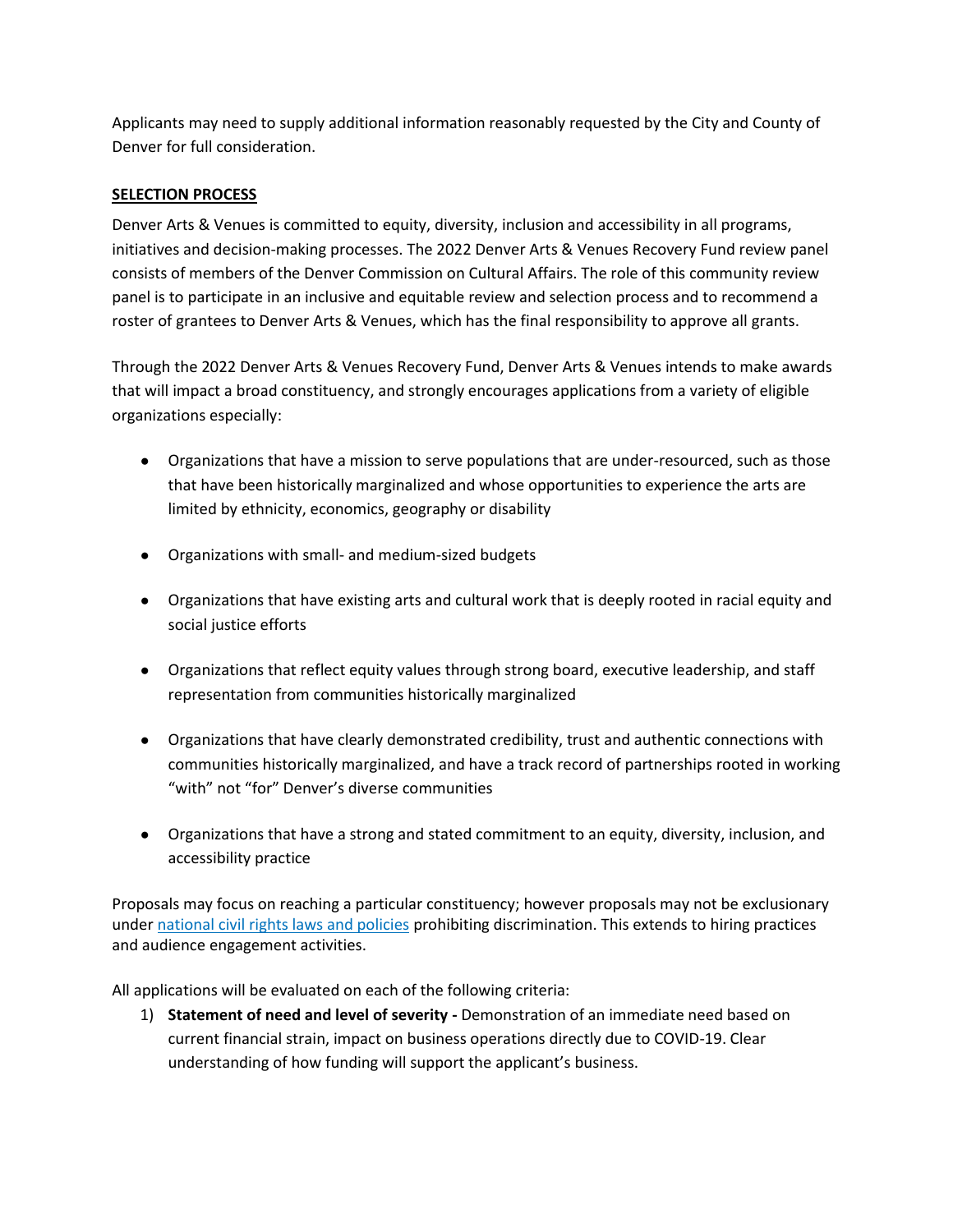- **2) Accessibility -** Federal funding for this grant requires that organizations must be accessible to people with disabilities in order to receive funding.
- **3) Artistic Merit and Artistic Excellence** The artistic excellence and artistic merit of the proposal, which includes:
	- Significance to the mission and core work of the organization
	- Ability to carry out an award as shown by the alignment of the budget and other resources with the goals and requirements of this funding opportunity
	- As appropriate, potential to have an immediate impact on the arts workforce
	- As appropriate, the potential to serve and/or reach individuals whose opportunities to experience the arts are limited by ethnicity, economics, geography, or disability

## 4) **Commitment to equity, diversity and inclusion (EDI)**

Denver Arts & Venues is committed to equity, diversity and inclusion in all programs, initiatives and decision-making processes.

**Equity**: The fair treatment, access, opportunity, and advancement for all people, while at the same time identifying and eliminating barriers that have prevented the full participation of some groups. Improving equity involves increasing justice and fairness within the protocols, processes, practices and policies of institutions or systems, as well as in their distribution of resources. Confronting and tackling equity issues requires an understanding of the root causes of disparities within our society. Equity is closely tied to actions and results to address historical disparities.

**Diversity**: (Who's at the table?) Recognition and representation of individual or group differences encompassing race, ethnicity, gender, sexual orientation, country of origin, ability, socioeconomic status, age, religion, and other areas of identity.

**Inclusion**: Embracing differences by creating environments in which any individual or group can feel welcomed, respected, supported, and valued to fully participate. While an inclusive group is by definition diverse, a diverse group isn't always inclusive. To achieve inclusiveness, recognition of implicit or unconscious bias is necessary.

5) **Level of Risk-** Each applicant will be evaluated on their risk of noncompliance with Federal statutes, regulations, and the terms and conditions of the subaward/subgrant from the NEA.

### **TIMELINE**

- **Applications will be accepted April 18 May 13, 2022**
- Award notifications will be issued 30 days after the application closes. All applicants will be notified by email of their application status at that time.
- Funding will be issued to approved applicants within 30-60 days after the awardee is approved and all required documentation needed for processing a payment has been received.
- Grant funding MUST BE SPENT by no later than December 31, 2022.